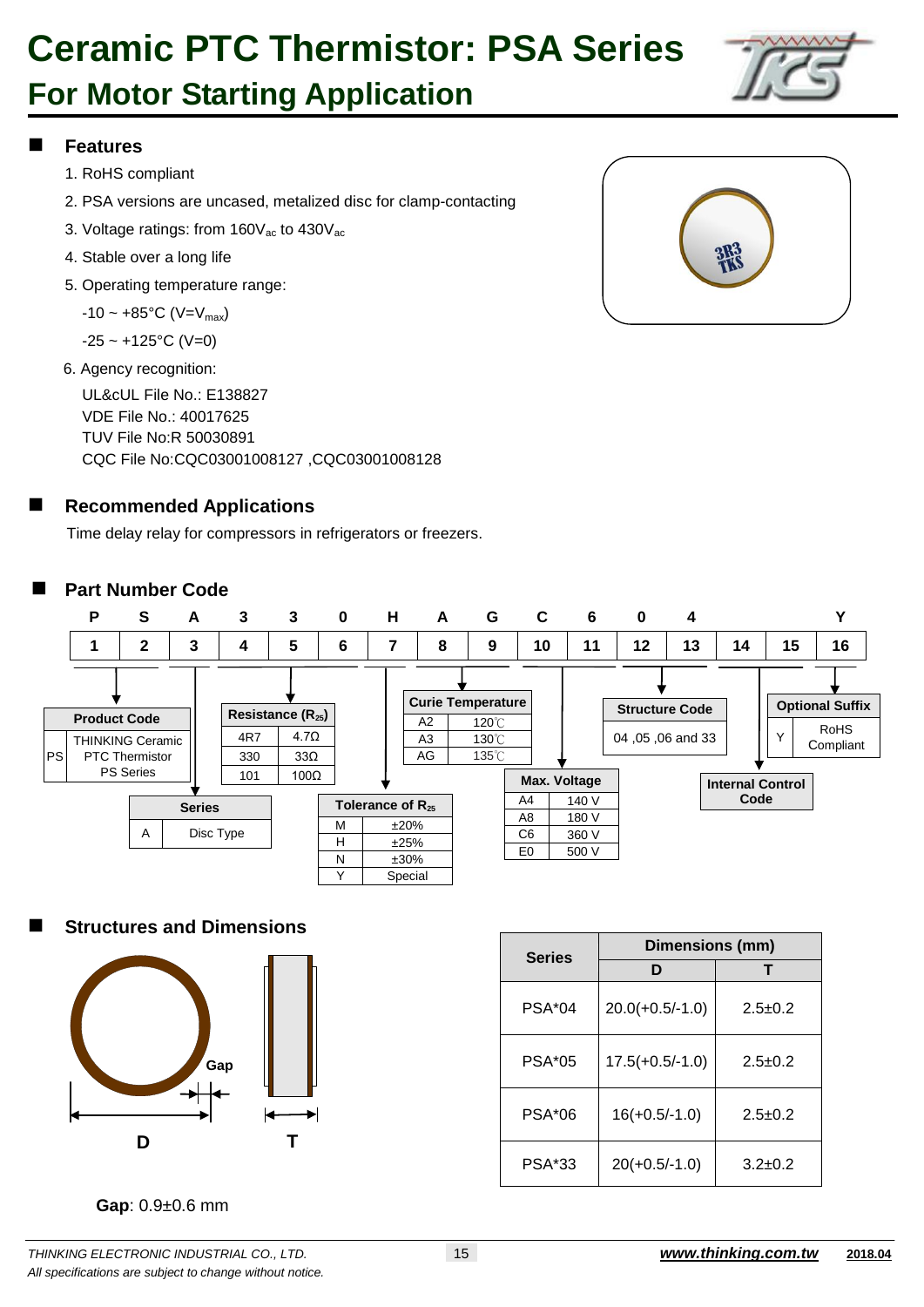

## **For Motor Starting Application**

#### **Characteristics**

| Part No.                   | Zero-power<br><b>Resistance</b><br>at 25°C | Rated<br><b>Voltage</b> | Max.<br><b>Voltage</b> | Max.<br><b>Current</b> | <b>Operating</b><br><b>Time</b> | <b>Power</b><br><b>Consumption</b> | Recovery<br><b>Time</b> |                          | <b>Safety</b><br><b>Approvals</b> |            |             |  |
|----------------------------|--------------------------------------------|-------------------------|------------------------|------------------------|---------------------------------|------------------------------------|-------------------------|--------------------------|-----------------------------------|------------|-------------|--|
|                            | $R_{25}(\Omega)$                           | $V_r(V_{ac})$           | $V_{max}(V_{ac})$      | $I_{max}(A)$           | $t_o$ (Sec.)                    | $P_{max}(W)$                       | $t_r$ (Sec.)            | <b>UL/</b><br><b>cUL</b> |                                   |            | VDE TUV CQC |  |
| PSA3R3 <sup>AGA604</sup>   | 3.3                                        | 120                     | 160                    | 12                     | $0.3 - 1.2$                     | 3.5                                | 70                      | $\sqrt{ }$               |                                   | $\sqrt{2}$ | $\sqrt{ }$  |  |
| PSA4R7□AGA804              | 4.7                                        | 120                     | 180                    | 12                     | $0.3 - 1.2$                     | 3.5                                | 70                      | $\sqrt{}$                |                                   | $\sqrt{}$  | $\sqrt{ }$  |  |
| PSA6R8□AGB004              | 6.8                                        | 120                     | 200                    | 10                     | $0.3 - 1.8$                     | 3.5                                | 70                      | $\sqrt{ }$               |                                   | $\sqrt{}$  | $\sqrt{ }$  |  |
| PSA100 AGB304              | 10                                         | 120                     | 230                    | 9                      | $0.2 - 1.3$                     | 3.2                                | 65                      | $\sqrt{}$                |                                   | $\sqrt{}$  | $\sqrt{ }$  |  |
| PSA150 <sup></sup> AGB504  | 15                                         | 230                     | 250                    | 8                      | $0.2 - 1.0$                     | 3.2                                | 65                      | $\sqrt{ }$               |                                   | $\sqrt{}$  | $\sqrt{ }$  |  |
| PSA220 AGC004              | 22                                         | 230                     | 300                    | $\overline{7}$         | $0.2 - 1.0$                     | 3.2                                | 65                      | $\sqrt{}$                |                                   | $\sqrt{}$  | $\sqrt{}$   |  |
| PSA330 <sub></sub> △AGC604 | 33                                         | 230                     | 360                    | 6                      | $0.2 - 1.0$                     | 3.2                                | 65                      | $\sqrt{ }$               |                                   | $\sqrt{}$  | $\sqrt{ }$  |  |
| PSA470 <sup>2</sup> AGD004 | 47                                         | 230                     | 400                    | 5                      | $0.2 - 1.0$                     | 3.2                                | 65                      | $\sqrt{}$                |                                   | $\sqrt{}$  | $\sqrt{ }$  |  |
| PSA680 <sup>AGD304</sup>   | 68                                         | 230                     | 430                    | 4                      | $0.2 - 1.0$                     | 3.2                                | 65                      | $\sqrt{ }$               |                                   | $\sqrt{ }$ | $\sqrt{ }$  |  |
| PSA4R7 AGA805              | 4.7                                        | 120                     | 180                    | 10                     | $0.3 - 1.0$                     | 3.4                                | 65                      | $\sqrt{ }$               |                                   | $\sqrt{ }$ | $\sqrt{}$   |  |
| PSA6R8 <sup>A</sup> AGB005 | 6.8                                        | 120                     | 200                    | 9                      | $0.3 - 1.0$                     | 3.4                                | 65                      | $\sqrt{}$                |                                   | $\sqrt{ }$ | $\sqrt{ }$  |  |
| PSA100 <sup></sup> △AGB205 | 10                                         | 120                     | 220                    | 8                      | $0.3 - 1.0$                     | 3.2                                | 65                      | $\sqrt{}$                |                                   | $\sqrt{ }$ | $\sqrt{ }$  |  |
| PSA150 AGB405              | 15                                         | 230                     | 240                    | $\overline{7}$         | $0.2 - 0.8$                     | 3.2                                | 65                      | $\sqrt{}$                |                                   | $\sqrt{ }$ | $\sqrt{}$   |  |
| PSA220 AGB805              | 22                                         | 230                     | 280                    | 6                      | $0.2 - 0.8$                     | 3.2                                | 65                      | $\sqrt{}$                |                                   | $\sqrt{ }$ | $\sqrt{ }$  |  |
| PSA330□AGC205              | 33                                         | 230                     | 320                    | $\overline{4}$         | $0.2 - 0.8$                     | 3.2                                | 65                      | $\sqrt{}$                |                                   | $\sqrt{}$  | $\sqrt{ }$  |  |
| PSA470 <sup>AGC505</sup>   | 47                                         | 230                     | 350                    | $\overline{4}$         | $0.2 - 0.8$                     | 3.2                                | 65                      | $\sqrt{}$                |                                   | $\sqrt{}$  | $\sqrt{ }$  |  |
| PSA680 <sup>AGD005</sup>   | 68                                         | 230                     | 400                    | $\overline{4}$         | $0.2 - 0.8$                     | 3.2                                | 65                      | $\sqrt{}$                |                                   | $\sqrt{}$  | $\sqrt{}$   |  |
| PSA4R7□AGA606              | 4.7                                        | 120                     | 160                    | 10                     | $0.3 - 1.0$                     | 3.0                                | 50                      | $\sqrt{}$                |                                   | $\sqrt{ }$ | $\sqrt{ }$  |  |
| PSA6R8□AGA806              | 6.8                                        | 120                     | 180                    | 9                      | $0.3 - 1.0$                     | 3.0                                | 50                      | $\sqrt{ }$               |                                   | $\sqrt{}$  | $\sqrt{2}$  |  |
| PSA100 AGB006              | 10                                         | 120                     | 200                    | 8                      | $0.3 - 1.0$                     | 3.0                                | 50                      | $\sqrt{}$                |                                   | $\sqrt{ }$ | $\sqrt{ }$  |  |
| PSA150 AGC506              | 15                                         | 230                     | 350                    | $\overline{7}$         | $0.2 - 0.6$                     | 3.0                                | 50                      | $\sqrt{}$                | $\sqrt{}$                         |            |             |  |
| PSA220 AGC506              | 22                                         | 230                     | 350                    | 6                      | $0.2 - 0.6$                     | 3.0                                | 50                      | $\sqrt{}$                | $\sqrt{ }$                        |            |             |  |
| PSA330 <sup>2</sup> AGC506 | 33                                         | 230                     | 350                    | 6                      | $0.2 - 0.6$                     | 3.0                                | 50                      | $\sqrt{}$                | $\sqrt{}$                         |            |             |  |
| PSA150 <sup>2</sup> A2C533 | 15                                         | 230                     | 350                    | 8                      | $0.2 - 1.0$                     | 3.2                                | 120                     | $\sqrt{}$                | $\sqrt{}$                         |            |             |  |
| PSA250 A2C533              | 25                                         | 230                     | 350                    | 8                      | $0.2 - 1.0$                     | 3.2                                | 120                     | $\sqrt{}$                | $\sqrt{}$                         |            |             |  |
| PSA330 <sup>2</sup> A2C533 | 33                                         | 230                     | 350                    | $\overline{7}$         | $0.2 - 1.0$                     | 3.2                                | 120                     | $\sqrt{}$                | $\sqrt{}$                         |            |             |  |

Note:  $\square$  is tolerance of R<sub>25</sub>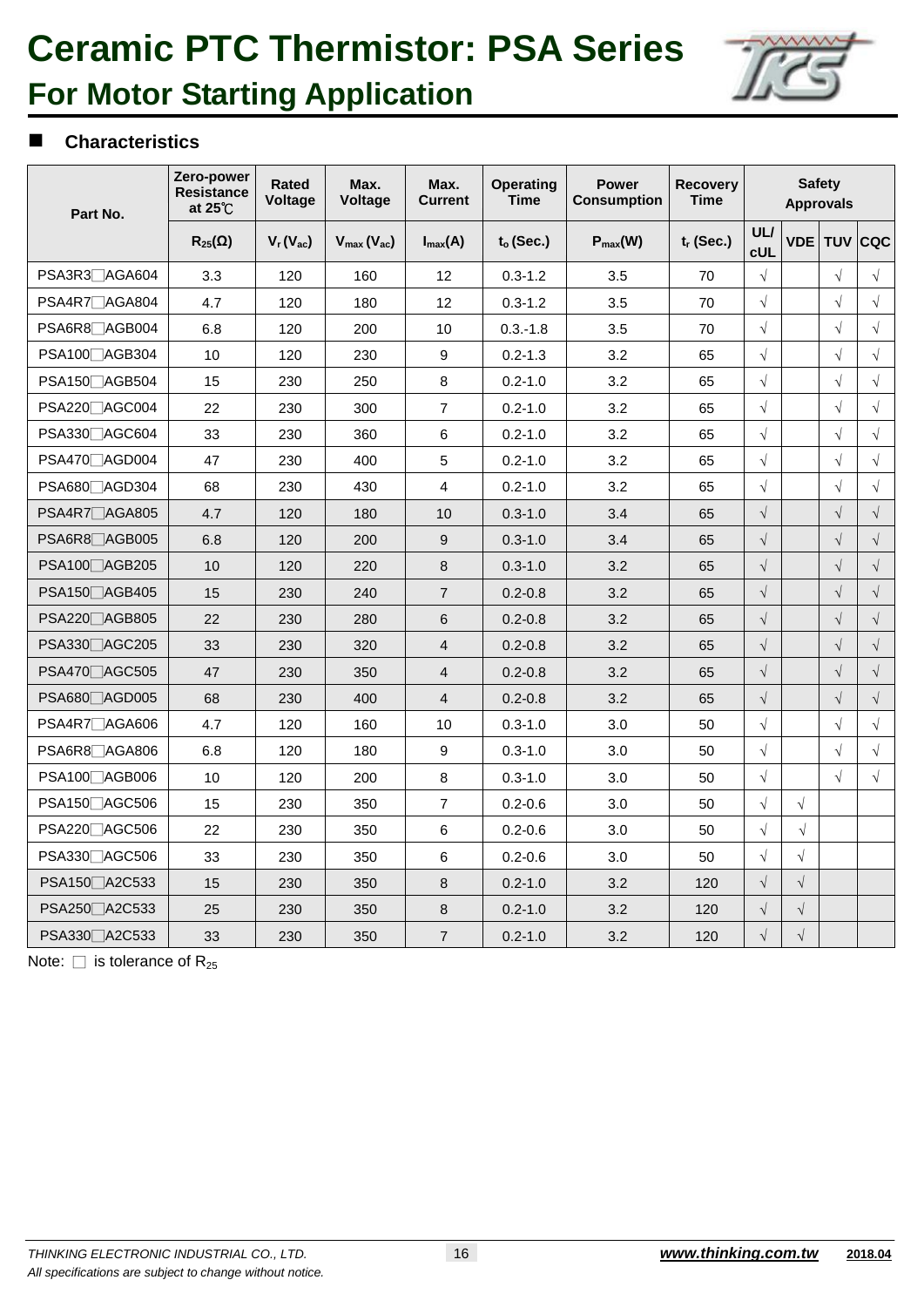## **For Motor Starting Application**



### **R-T Characteristic Curve (Typical)**









*THINKING ELECTRONIC INDUSTRIAL CO., LTD.* 17*www.thinking.com.tw* **2018.04** *All specifications are subject to change without notice.*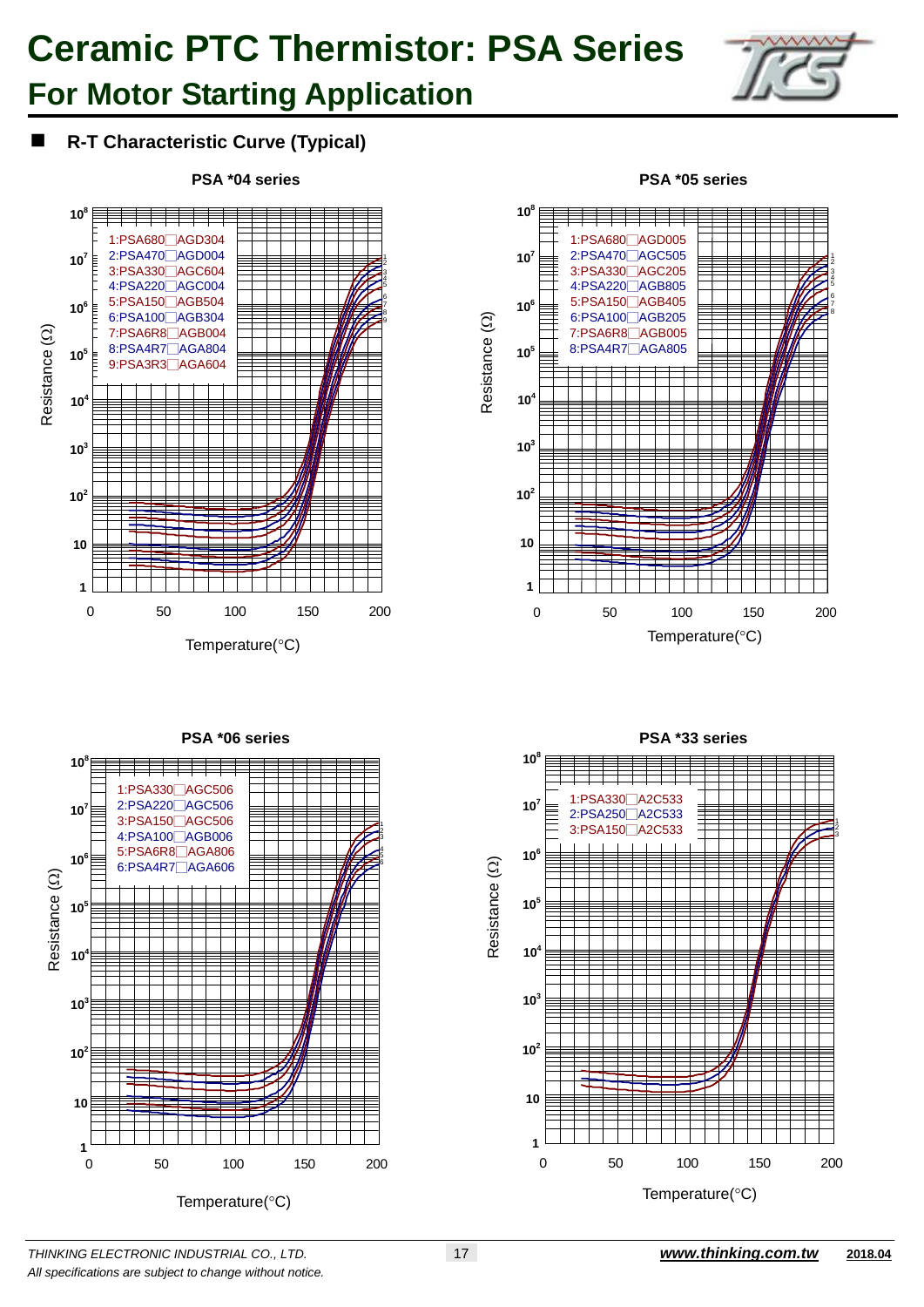## **Ceramic PTC Thermistor: PSA Series For Motor Starting Application**



### **Reliability Test**

| <b>Item</b>                                                             | <b>Standard</b> |                                                                                                                                                                                                                          | <b>Test conditions and Methods</b>                         |                                                                              |                                                                                 |                                                                                 | <b>Specifications</b>                                                           |  |  |
|-------------------------------------------------------------------------|-----------------|--------------------------------------------------------------------------------------------------------------------------------------------------------------------------------------------------------------------------|------------------------------------------------------------|------------------------------------------------------------------------------|---------------------------------------------------------------------------------|---------------------------------------------------------------------------------|---------------------------------------------------------------------------------|--|--|
|                                                                         |                 |                                                                                                                                                                                                                          | The thermal shock conditions shown below shall be repeated |                                                                              |                                                                                 |                                                                                 |                                                                                 |  |  |
| Rapid Change of<br>Temperature                                          | IEC 60738-1     |                                                                                                                                                                                                                          | 5 cycles.<br><b>Step</b><br>1<br>2<br>3                    | Temperature $(\mathcal{C})$<br>$-40 \pm 5$<br>Room temperature<br>$85 \pm 5$ | Period (minutes)<br>$30 \pm 3$<br>$5 \pm 3$<br>$30 \pm 3$                       |                                                                                 | $\triangle$ R <sub>25</sub> /R <sub>25</sub>   $\leq$ 20%<br>No visible damage  |  |  |
|                                                                         |                 |                                                                                                                                                                                                                          | 4                                                          | Room temperature                                                             | $5 \pm 3$                                                                       |                                                                                 |                                                                                 |  |  |
| <b>Climatic Sequence</b>                                                | IEC60738-1      | Dry heat: 125 $\degree$ C for 16 hrs<br>Damp heat first cycle: 40°C, 95% R.H, cycle time: 24 hrs<br>Cold: -25 $\degree$ C for 2 hrs<br>Damp heat (cyclic), remaining cycles: 5 cycles<br>Test according to IEC60068-2-30 |                                                            |                                                                              |                                                                                 |                                                                                 | $\triangle$ R <sub>25</sub> /R <sub>25</sub>   $\leq$ 20 %<br>No visible damage |  |  |
| Damp Heat,<br><b>Steady State</b>                                       | IEC 60738-1     | 40±2°C,90~95%RH, for 1000±2hrs                                                                                                                                                                                           |                                                            |                                                                              |                                                                                 | $\triangle$ R <sub>25</sub> /R <sub>25</sub>   $\leq$ 20 %<br>No visible damage |                                                                                 |  |  |
| Endurance at<br>Maximum Operating<br>Temperature and<br>Maximum Voltage | IEC 60738-1     | 85±5℃, Vmax, Imax for 1000±2hrs.                                                                                                                                                                                         |                                                            |                                                                              |                                                                                 | $\triangle$ R <sub>25</sub> /R <sub>25</sub>   $\leq$ 20%<br>No visible damage  |                                                                                 |  |  |
| Endurance at<br>Maximum Voltage                                         | IEC60738-1      | 25±5℃, Vmax, Imax,<br>6 sec. on and 15sec. off x 500,000 cycles                                                                                                                                                          |                                                            |                                                                              | $\triangle$ R <sub>25</sub> /R <sub>25</sub>   $\leq$ 20 %<br>No visible damage |                                                                                 |                                                                                 |  |  |